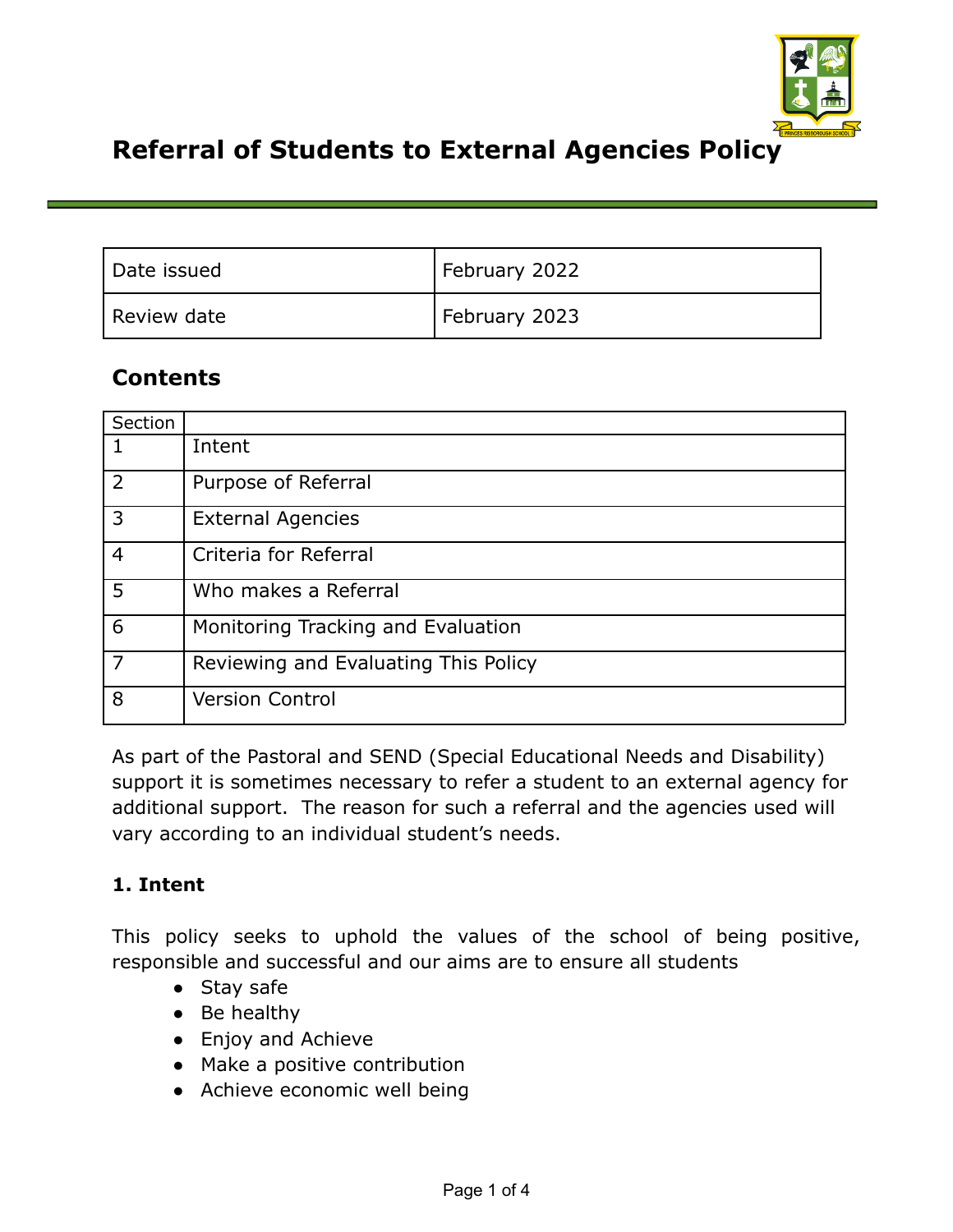### **2. Purpose of Referral**

The purpose of referring a student to an appropriate external agency is to support an individual student and to help them overcome short or longer-term difficulties that they may be experiencing and which are impacting upon their school life, academic achievement or wellbeing. It is the aim of the School to prepare all students to take their place in society as well informed citizens, able to make sensible decisions and choices, prepared for their next steps after Princes Risborough School. To this end some students may need additional support from additional professional

### **3. External Agencies**

The school may need to access support of external agencies in order to meet needs of individual or groups of students to ensure that students. The following are examples, but not an exhaustive list, of agencies that may be called upon:

- Safeguarding Children Team or the Multi Agency referral Team
- School Nursing Team
- Family Support Service
- Education Welfare Service
- Educational Psychologists
- Social Services
- Aspire or Blueprint outreach service including the Pupil Referral Unit (PRU)
- Young Carers
- Thames Valley Police
- Addaction
- Switch
- CAMHS
- Mental Health Support Team
- Integrated SEND Support Service

## **4. Criteria for Referral**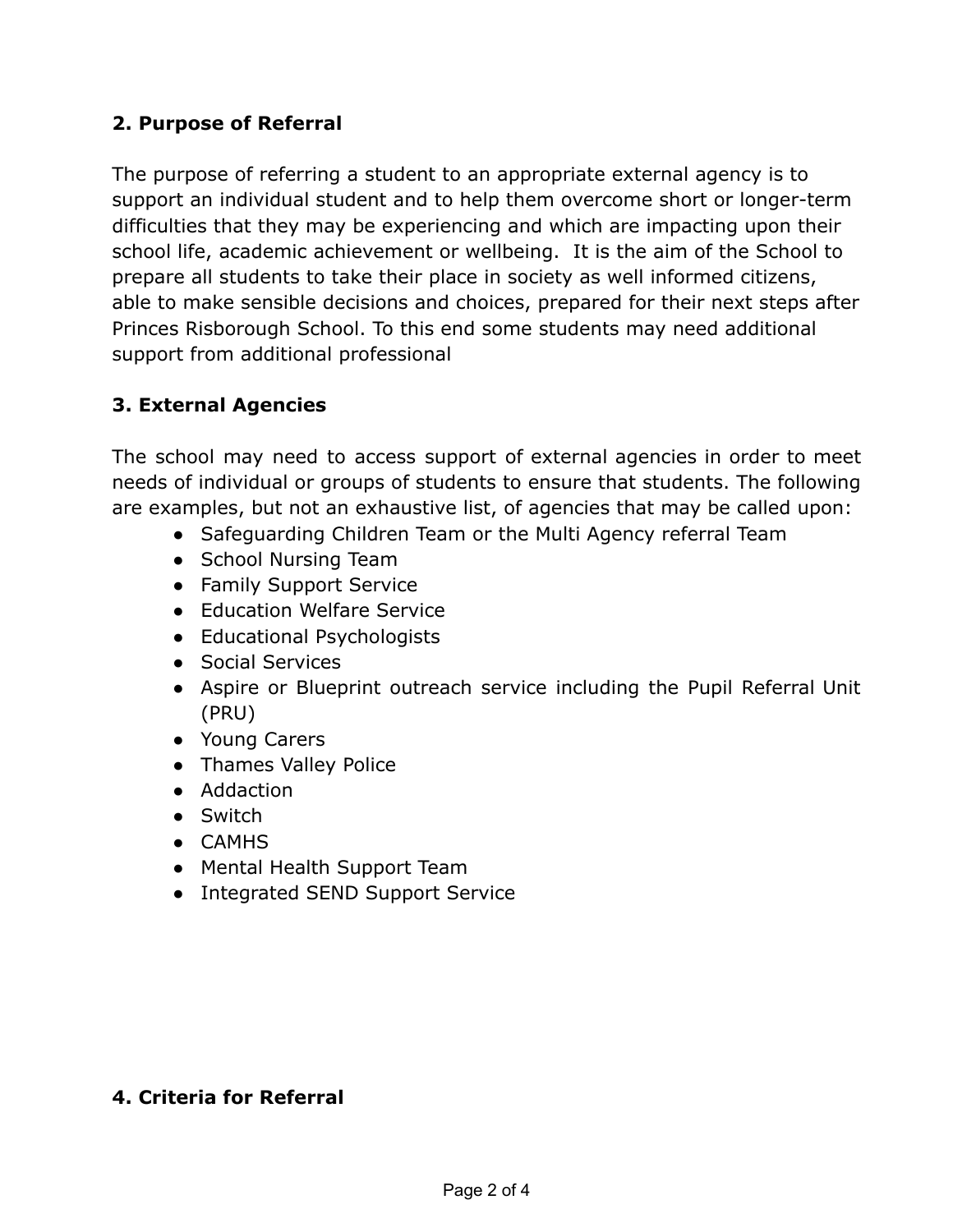The criteria for referring a student to an external agency will depend upon the individual needs of a student. The following are examples of criteria that may be considered:

- Poor attendance at school
- Health related issues (e.g. mental health, self-harm, eating disorders) of individual student
- Repeated challenging behaviour
- Aggressive behaviour to others
- Family difficulties
- Wellbeing concerns based around substance misuse, sexualised behaviour etc.
- Additional SEND support being required

Each agency will have its own criteria for which referrals can be made and criteria for offering support or intervention. The School has no control over the criteria set by external agencies and whether support will be offered. The nature of any additional support offered by external agencies and the length of time this input will last is based in individual agencies and is usually decided on a student by student basis.

#### **5. Who Makes a Referral?**

The decision to refer an individual / group of students to an external agency will be taken following discussions between staff within the pastoral or SEND teams. Any of the following may make referrals:

- Head Teacher
- Deputy Headteacher
- Assistant Head Teacher –Pastoral Support and safeguarding
- Assistant Head Teacher –SENDCo
- Pastoral Manager
- Attendance Officer
- Raising Achievement Officers
- Heads of Year
- SEND Manager
- Assistant SENDCo
- Post 16+ Self-Referral to CAMHS

Parental consent will be required for some referrals, e.g. Pupil Referral Unit. Regardless of whether parental consent is necessary it is school policy inform parents of any referral to an external agency